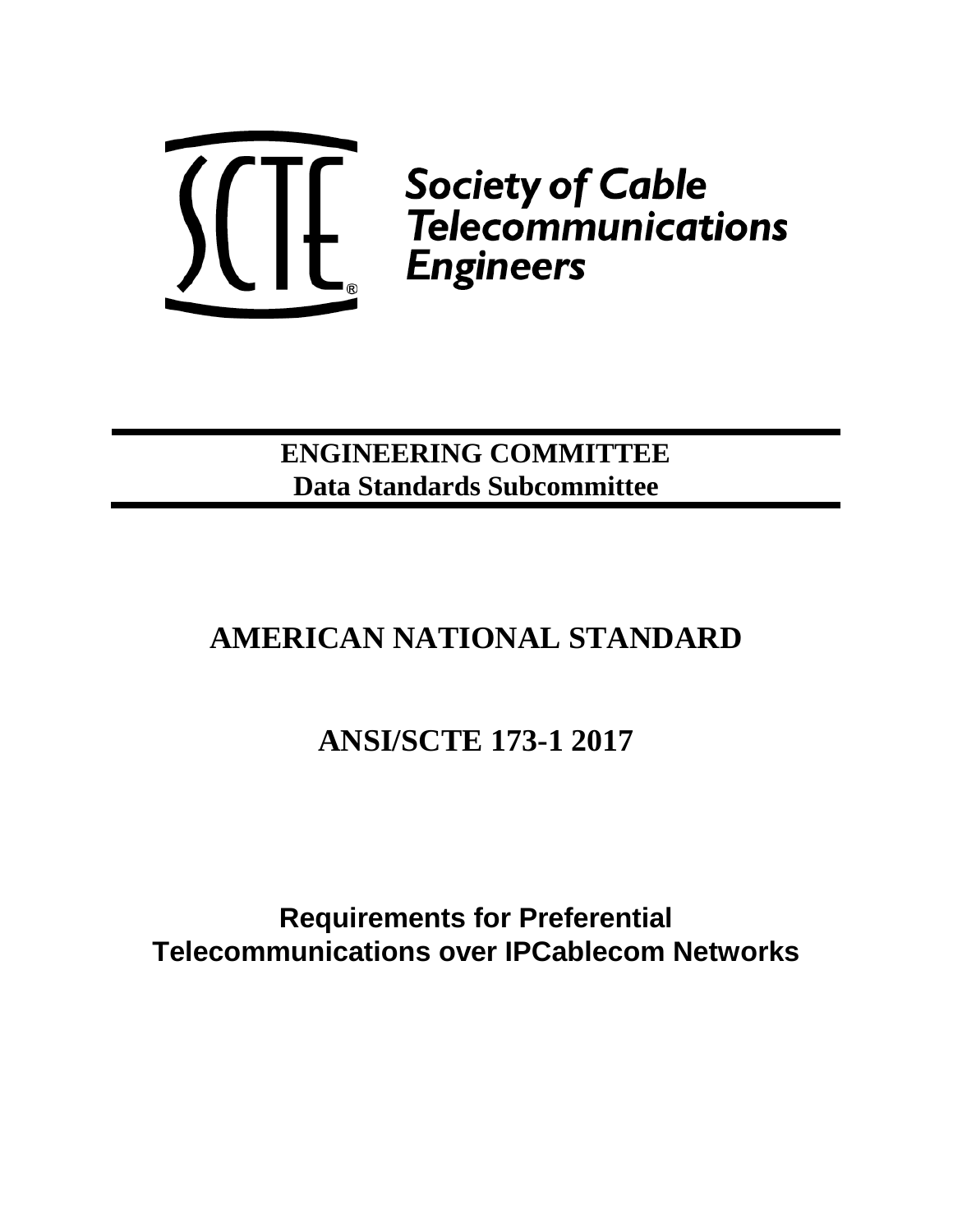ANSI/SCTE 173-1 2017

# **NOTICE**

The Society of Cable Telecommunications Engineers (SCTE) Standards and Operational Practices (hereafter called "documents") are intended to serve the public interest by providing specifications, test methods and procedures that promote uniformity of product, interchangeability, best practices and ultimately the long term reliability of broadband communications facilities. These documents shall not in any way preclude any member or nonmember of SCTE from manufacturing or selling products not conforming to such documents, nor shall the existence of such standards preclude their voluntary use by those other than SCTE members.

SCTE assumes no obligations or liability whatsoever to any party who may adopt the documents. Such adopting party assumes all risks associated with adoption of these documents, and accepts full responsibility for any damage and/or claims arising from the adoption of such documents.

Attention is called to the possibility that implementation of this document may require the use of subject matter covered by patent rights. By publication of this document, no position is taken with respect to the existence or validity of any patent rights in connection therewith. SCTE shall not be responsible for identifying patents for which a license may be required or for conducting inquiries into the legal validity or scope of those patents that are brought to its attention.

Patent holders who believe that they hold patents which are essential to the implementation of this document have been requested to provide information about those patents and any related licensing terms and conditions. Any such declarations made before or after publication of this document are available on the SCTE web site at [http://www.scte.org.](http://www.scte.org/)

All Rights Reserved

© Society of Cable Telecommunications Engineers, Inc. 2017 140 Philips Road Exton, PA 19341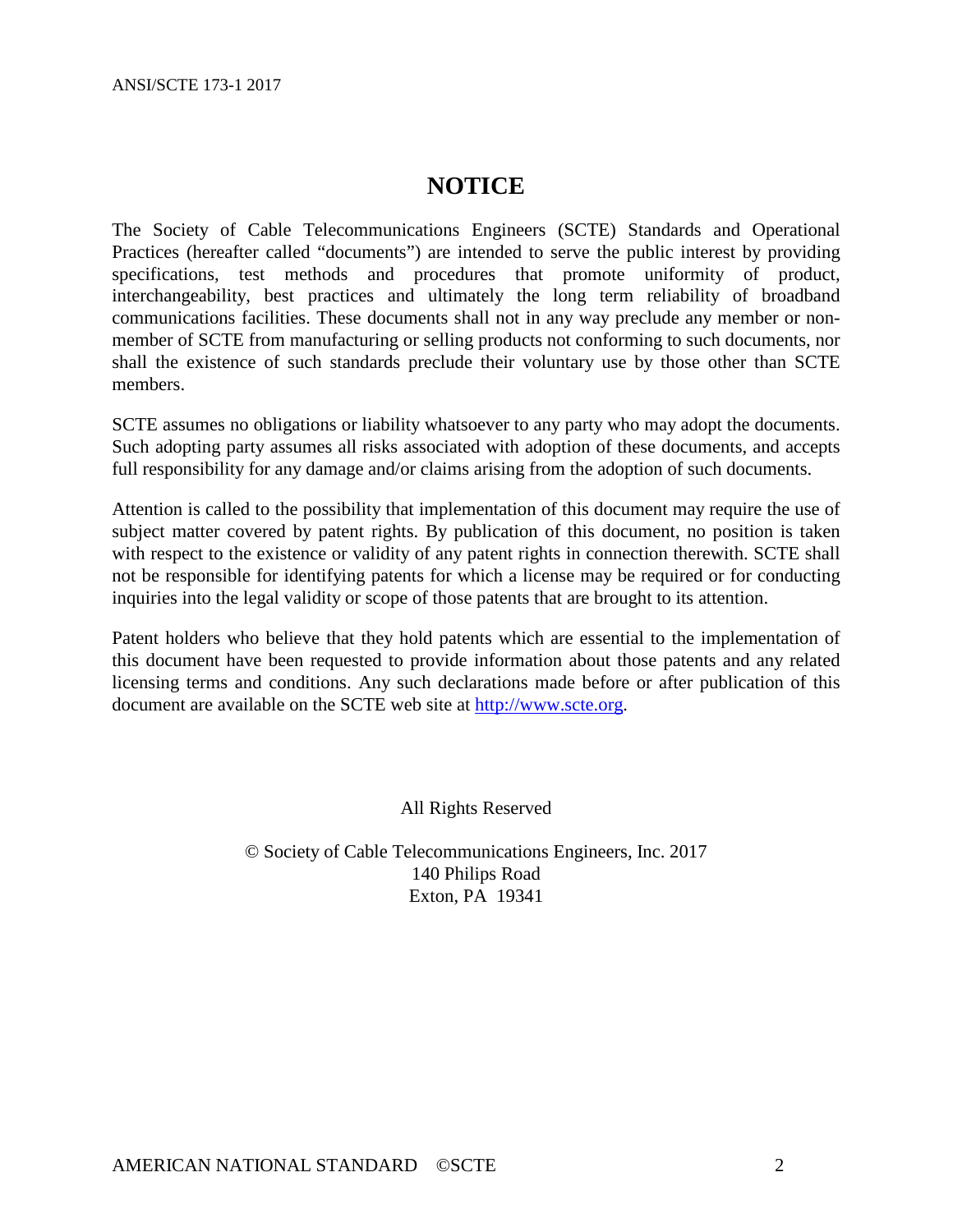# **TABLE OF CONTENTS**

| 1.0 |                                                         |
|-----|---------------------------------------------------------|
| 2.0 |                                                         |
| 3.0 |                                                         |
|     | 4.0 ARCHITECTURAL CASES FOR PREFERENTIAL                |
|     | 5.0 REQUIREMENTS FOR PREFERENTIAL TELECOMMUNICATIONS IN |
|     |                                                         |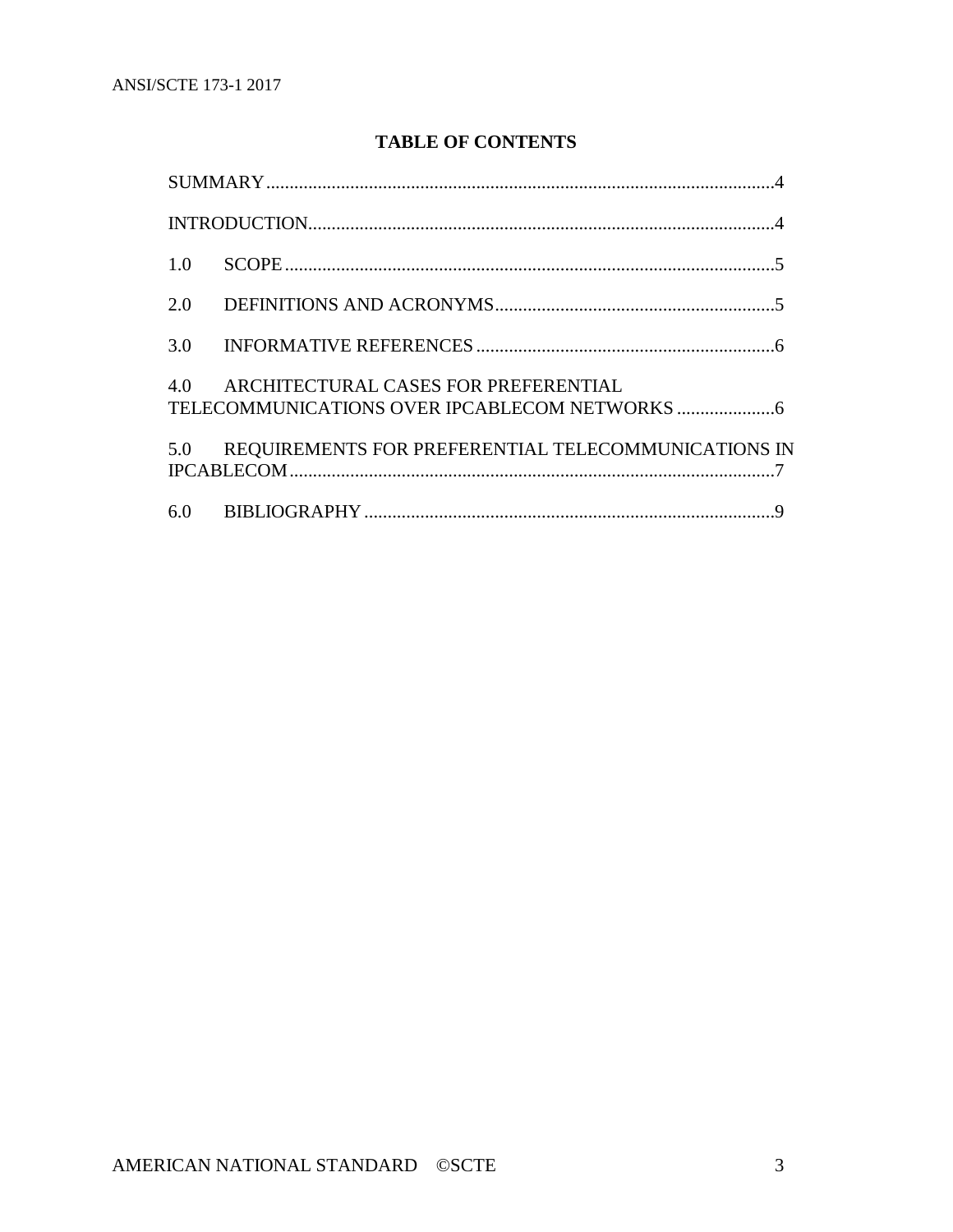#### ANSI/SCTE 173-1 2017

# **SUMMARY**

NOTE: This document is identical to SCTE 173-1 2010 except for informative components which may have been updated such as the title page, NOTICE text, headers and footers. No normative changes have been made to this document.

This standard defines requirements for Preferential Telecommunications over IPCablecom networks. The essential aspects of Preferential Telecommunications over IPCablecom that this standard covers can be grouped into two areas: prioritization and authentication. These two areas include capabilities to support telecommunications in IPCablecom that may require preferential treatment (e.g. Telecommunications for Disaster Relief and Emergency Telecommunications Service).

The implementation of priority and authentication is necessary for the support of preferential telecommunications in IPCablecom networks.

## **INTRODUCTION**

Emergency/disaster communications for authorized users plays a vital role in the health, safety, and welfare of people in all countries. The common thread to facilitate emergency/disaster operations is the utility of assured capabilities for user-friendly emergency telecommunications that may be realized by technical solutions and/or administrative policy. The IPCablecom infrastructure offers an important resource for assured emergency/disaster communications.

Emergency/disaster situations can impact communications infrastructures. Typical impacts may include congestion overload and the need to re-deploy or extend communications capabilities beyond that covered by existing infrastructures. Even when telecommunications infrastructures are not damaged by these situations, demand for telecommunications resources soar during such events. Therefore, priority mechanisms are needed so that limited bandwidth resources can be allocated to authorized emergency workers.

Generally, when preferential or priority treatment telecommunication capabilities are offered, users of the service will be authenticated and authorized. Whether authentication and authorization are required or not is a national decision. However, without authentication and authorization, preferential treatment capabilities may be subject to abuse by non-authorized individuals.

This standard defines requirements for authentication and priority mechanisms in IPCablecom networks to provide preferential/priority treatment to services that need or benefit from such treatment.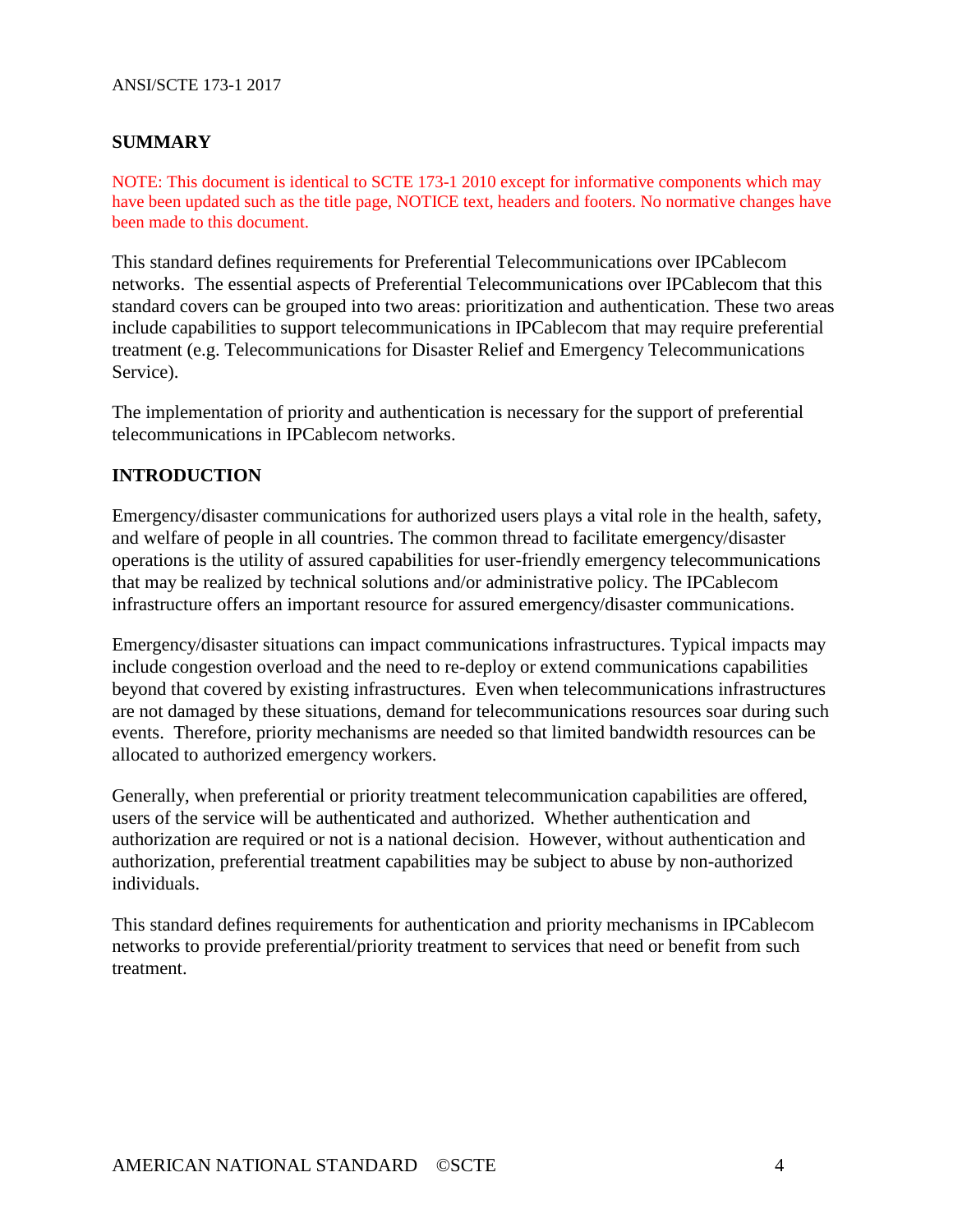# **1.0 SCOPE**

The objective of this standard is to provide an initial set of requirements for preferential telecommunications within IPCablecom networks. Aspects of preferential telecommunications include provisions for Authentication and Priority (Special Handling). These requirements do not apply to ordinary emergency calls such as people calling police, fire department, ambulance, etc. This standard defines requirements for capabilities which when implemented should help support emergency telecommunication services. Note: Pre-emption requirements and authorization requirements are outside the scope of this standard and are considered to be national matters.

## **2.0 DEFINITIONS AND ACRONYMS**

**Assured capabilities -** Capabilities providing high confidence or certainty that critical telecommunications are available and perform reliably.

**Authentication -**The act or method used to verify a claimed identity.

**Authorization -** The act of determining if a particular privilege, such as access to telecommunications resources, can be granted to the presenter of a particular credential.

#### **CM – Cable Modem**

#### **CMS - Call Management Server**

**Emergency situation -** A situation, of serious nature, that develops suddenly and unexpectedly. Extensive immediate important efforts, facilitated by telecommunications, may be required to restore a state of normality to avoid further risk to people or property. If this situation escalates, it may become a crisis and/or disaster.

**International emergency situation -** An emergency situation, across international boundaries, that affects more than one country.

**Label -** An identifier occurring within or attached to data elements. In the context of preferential telecommunications it is an indication of priority. This identifier can be used as a mapping mechanism between different network priority levels.

#### **MTA -Media Terminal Adapter**

**Off-Net -** Not on an IPCablecom Network.

**On-Net -** On an IPCablecom Network.

PIN – Personal Identification Number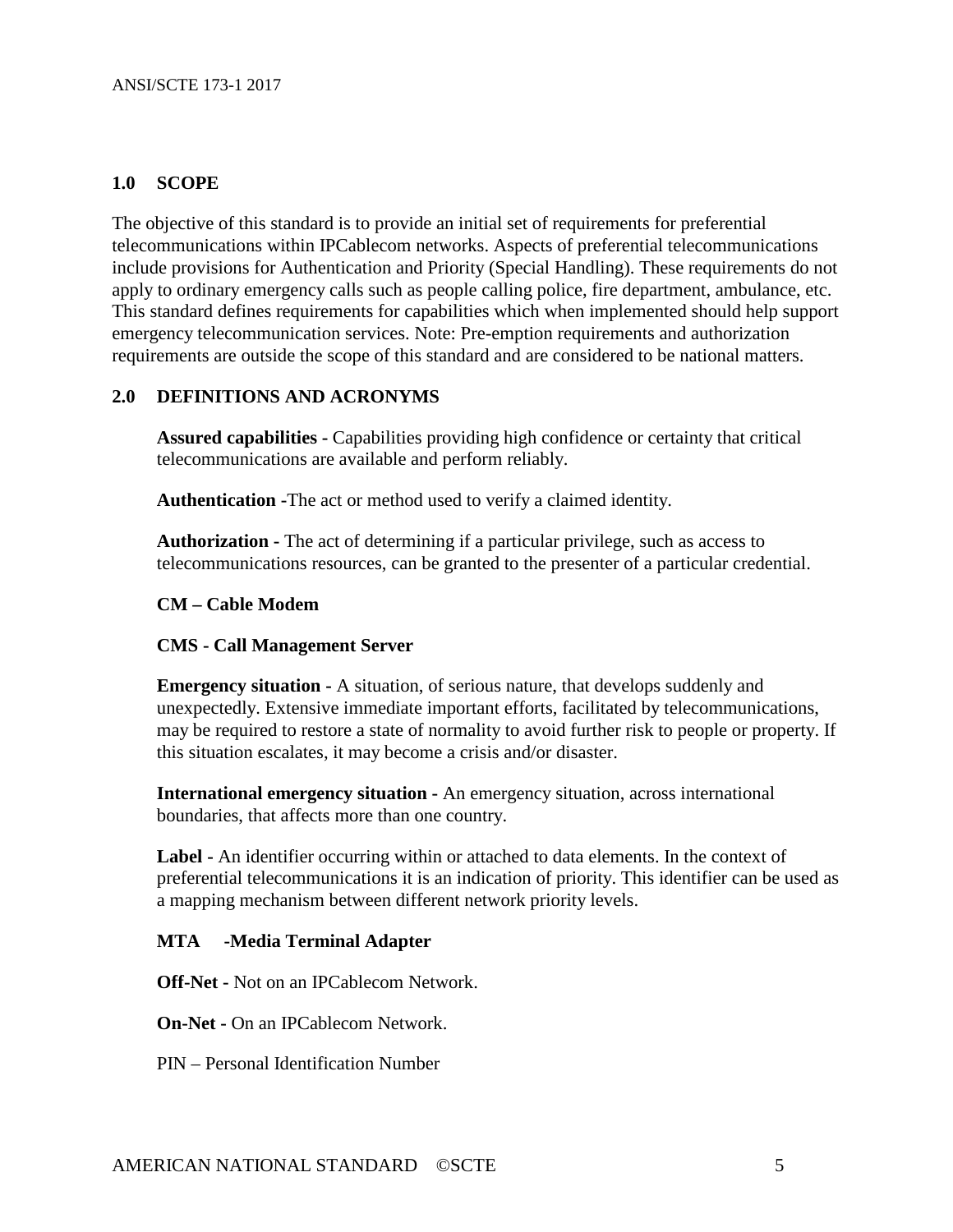**Policy -** Rules (or methods) for allocating telecommunications network resources among types of traffic that may be differentiated by labels.

**Preferential -** A capability offering advantage over regular capabilities.

**Priority treatment capabilities -** Capabilities that provide premium access to, and/or use of telecommunications network resources.

# **PSTN – Public Switched Telephone Network**

## **3.0 INFORMATIVE REFERENCES**

Y.1271 "Framework(s) on Network Requirements and Capabilities to Support Emergency Communications Over Evolving Circuit Switched and Packet Switched Networks" (10/2004).

E.106 "International Emergency Preference Scheme for Disaster Relief Operations (IEPS)" (10/2003).

# **4.0 ARCHITECTURAL CASES FOR PREFERENTIAL TELECOMMUNICATIONS OVER IPCABLECOM NETWORKS**

These architectural cases are defined in order to provide the different cases that need to be specified.

4.1 IPCablecom to/from PSTN

This case includes calls made from the PSTN (Off-Net) to the IPCablecom Network (On-Net) as well as calls made On-Net to Off-Net.

4.2 On-Net to On-Net

These three cases include calls made from a user on an IPCablecom Network to a user on the same (or another) IPCablecom network.

4.2.1 Intra-zone

Intra-zone defines calls that remain within the technical control of a single CMS.

4.2.2 Inter-zone, Intra-domain

Inter-zone, intra-domain defines calls that remain within the domain of a single Kerberos Realm, but travel beyond the technical control of one CMS.

4.2.3 Inter-domain

The inter-domain case is not within the current scope of this Specification.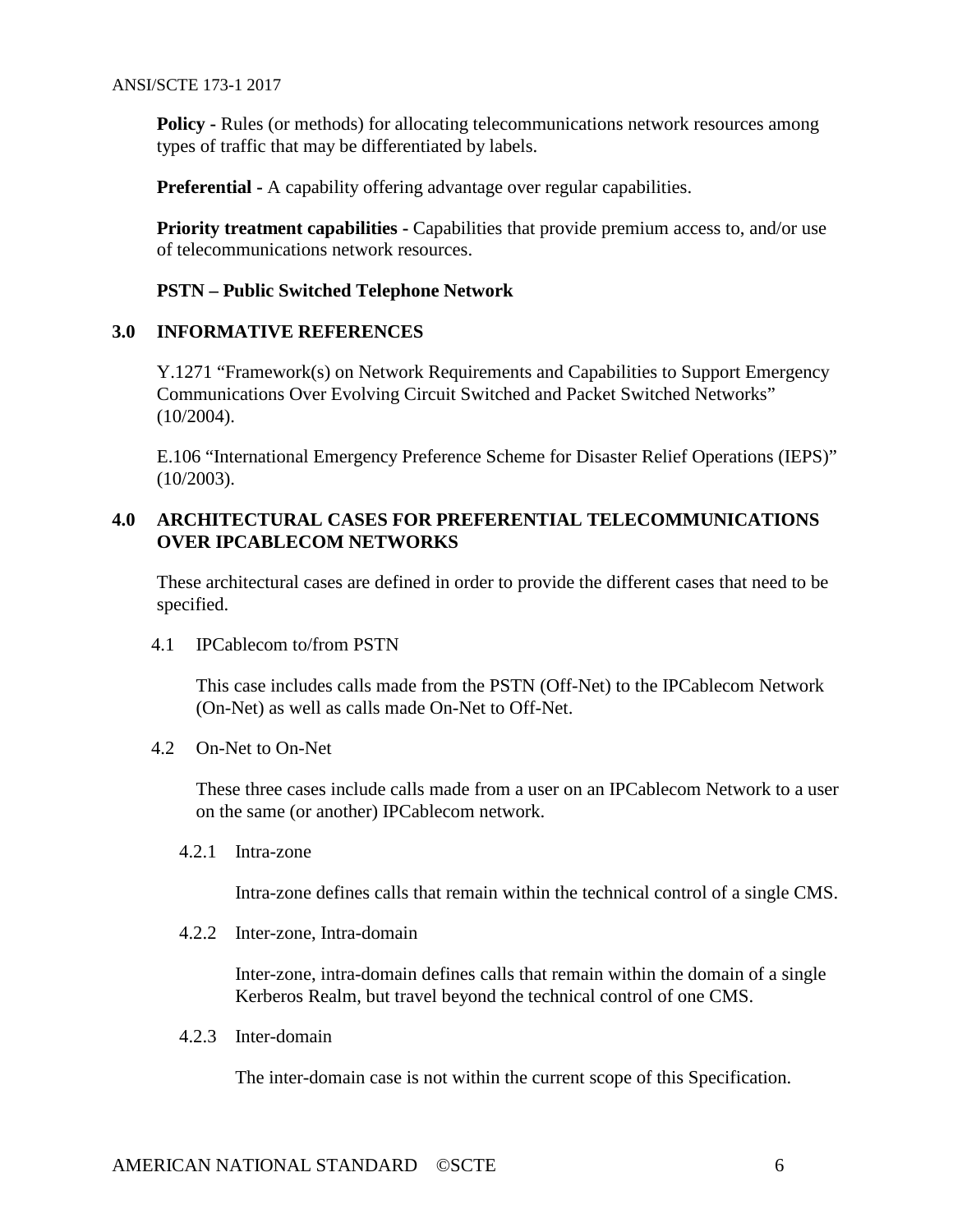# **5.0 REQUIREMENTS FOR PREFERENTIAL TELECOMMUNICATIONS IN IPCABLECOM**

The following requirements are for authentication and prioritization capabilities within IPCablecom networks. This initial set of requirements can be implemented utilizing existing mechanisms or extensions to existing mechanisms found within IPCablecom and elsewhere. Future enhancements as well as internetworking details will await the work of other ITU-T Study Groups.

The requirements focus on call control but some of them might also apply to voice traffic as well. Whether mechanisms need to be developed for the voice traffic as well as the call control depend upon the methods used for the priority and authentication.

Ideally, all methods of priority treatment will be applied to a priority call. However, it is recognized that satisfying a subset of the below listed Requirements will improve the access for preferential users and that a phased approach to implementation is desirable.

5.1 Requirements for Authentication in IPCablecom Networks

Users with priority, generally, will be authenticated<sup>[1](#page-6-0)</sup> and authorized. Whether authentication for preferential users is required or not is a national matter. In the case where authentication is not required it is assumed that preferential users are authorized by default. Ideally, at least two authentication mechanisms will be supported in IPCablecom networks. Some services may require only one method, however.

- 5.1.1 One method of authentication of calls originating in an IPCablecom network will be available to a preferential user on any given IPCablecom user's equipment. One way this can be accomplished is by calling a special number and entering a personal identification number (PIN).
- 5.1.2 One method of authentication will be dependent upon the IPCablecom system's recognition of the preferential users' equipment. This authentication will only be available on particular pieces of equipment (e.g. phones, CM/MTAs) and may additionally require further mechanisms (e.g. smartcards, tokens, and/or a PIN). Smartcards specifications are outside the scope of IPCablecom.
- 5.2 Requirements for Priority Treatment in IPCablecom Networks

Preferential users will receive priority treatment. This priority treatment can be provided in several ways.

<span id="page-6-0"></span><sup>&</sup>lt;sup>1</sup> Authentication is important for Priority Traffic for several reasons:

a. To avoid denial of service attacks by non-authorized use of the priority treatment.

b. To allow the QoS provisioning to take place giving priority to the authorized user.

c. To allow for billing and accounting.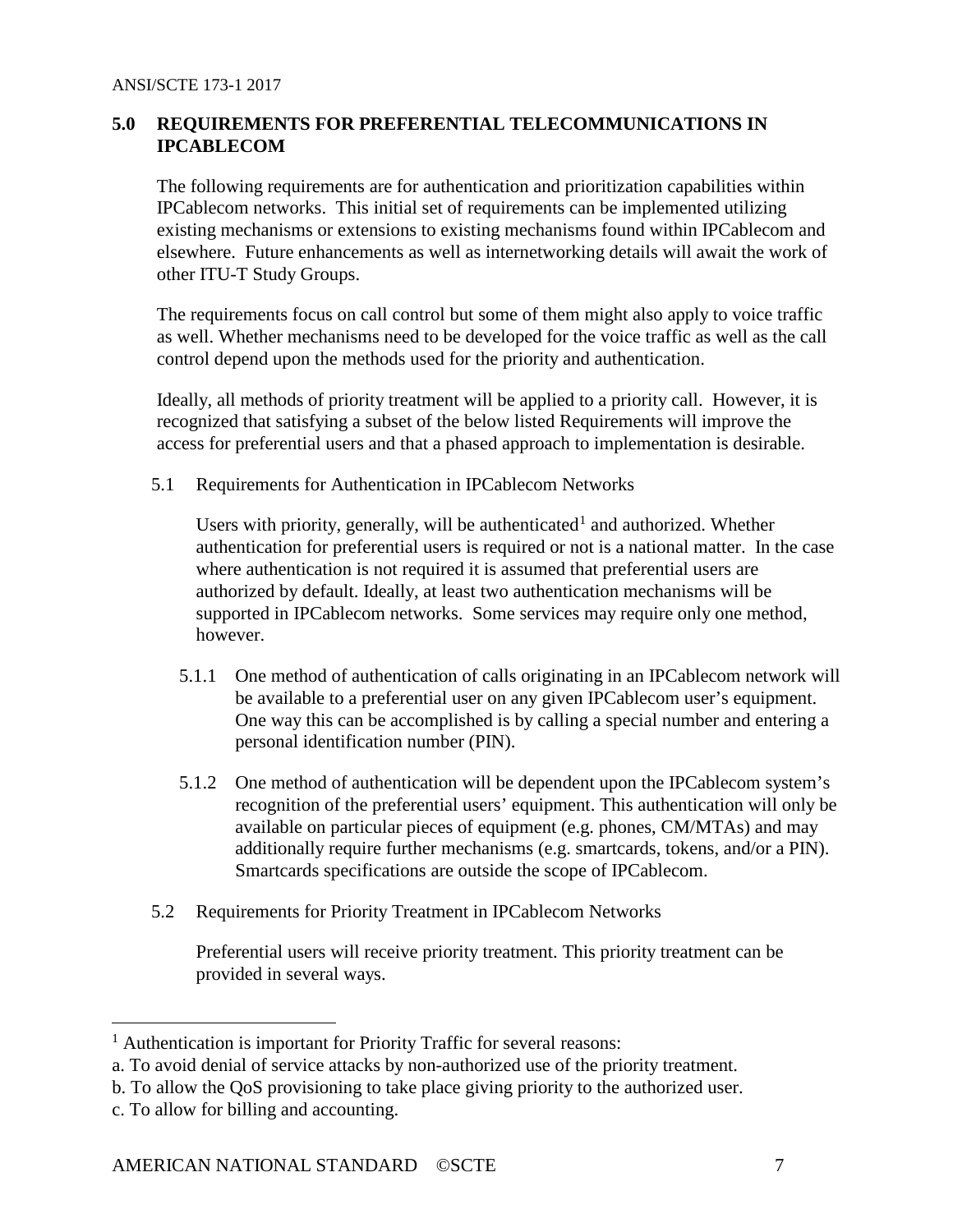- 5.2.1 Priority access to the IPCablecom network. This priority access will be provided after a preferential user is authorized and occurs when initiating a call on an IPCablecom network.
- 5.2.2 Signaling associated with call activation and call features for preferential users will receive priority handling relative to non-preferential users.
- 5.2.3 Network resources will be provided to preferential users on a preferential basis whether originating on the IPCablecom network (on-net) or entering from another network (off-net).
- 5.2.4 Calls originating in an IPCablecom network (on-net) with a priority label should receive priority at the gateways to other networks (e.g. to the PSTN).

5.3 A priority call originating in an IPCablecom network is required to have a label or some other indication identifying the call as one which should receive priority treatment.

5.4 Calls with the priority label will receive priority treatment within an IPCablecom network.

5.5 A gateway device (on the IPCablecom side) connecting an IPCablecom network to the PSTN is required to be able to read the label of a priority call and map this label into priority mechanisms existing in the PSTN. The intent is to preserve the special handling (if available) as the call proceeds on the PSTN.

Note: Generally, for the PSTN only one level of priority is available.

5.6 A gateway device (on the IPCablecom side) is required to be able to read priority label(s) from the PSTN associated with the call and map this label to the appropriate priority label within the IPCablecom network.

5.7 The priority label of a call that transits an IPCablecom network is required to be preserved throughout an IPCablecom network.

5.8 A priority call in transit through an IPCablecom network will receive priority treatment in accordance with the capabilities of the IPCablecom network.

5.9 There will be a minimum capability of supporting 1 level of priority treatment within an IPCablecom network. Some national options may require more levels (e.g. 5 levels). National options may require that outside of a "Declared time of Disaster, Crisis or Emergency," no Priority level or indications are active in the network. The number of different labels within an IPCablecom network associated with priority treatment may be extensible (e.g. up to 256) to allow for future extensions.

5.10 Any call entering an IPCablecom domain with a priority label from a trusted network (e.g. from the PSTN) will receive priority treatment in the IPCablecom